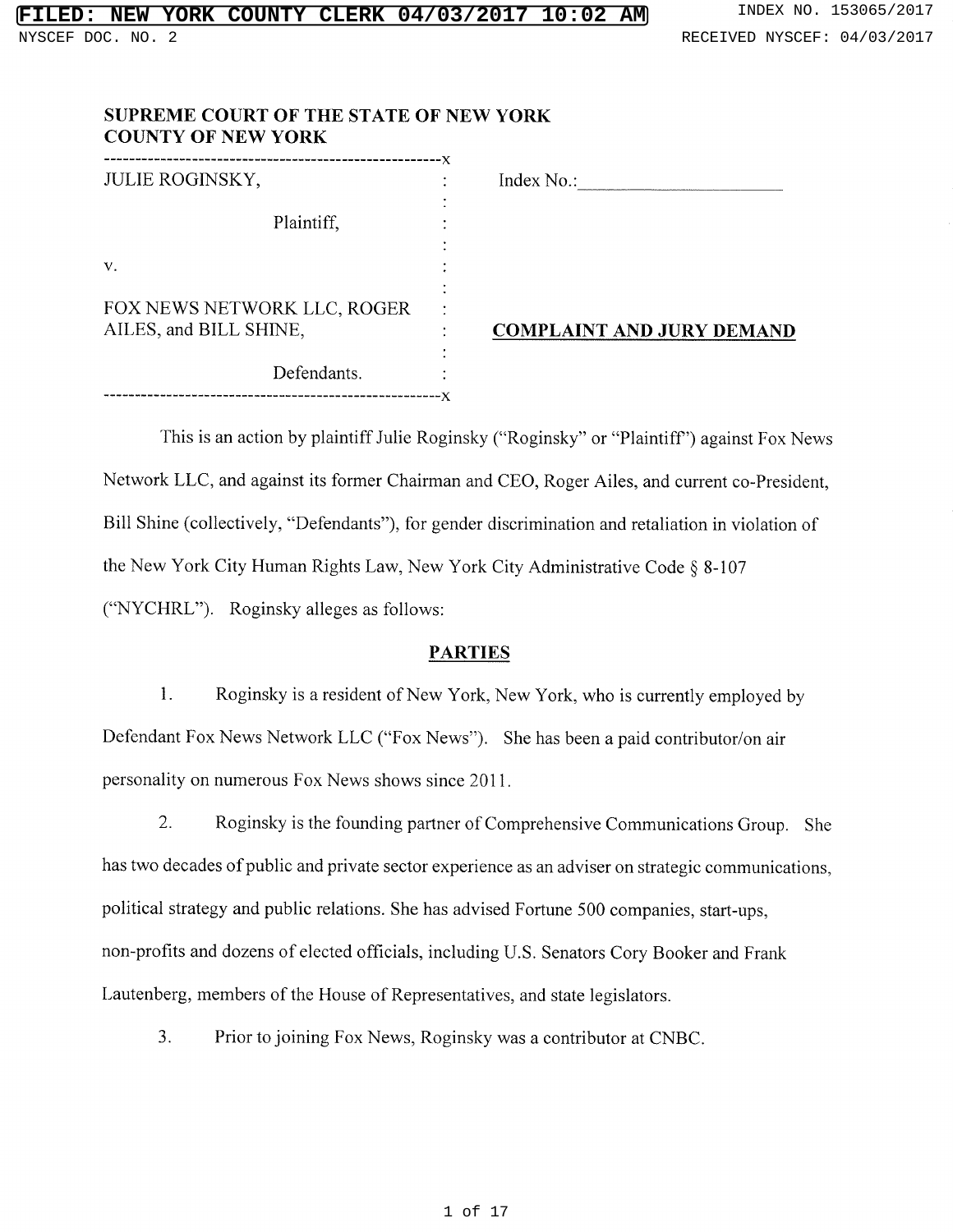4. Roginsky served on the Board of Directors of the Women's Campaign School at Yale University. She received bath her B.A, and M.A. with honors from Boston University.

5. Fox News Network LLC is a cable television news and entertainment company that operates, among other things, the Fox News Network, Fox Business News, and Foxnews.com.

6. Fox News maintains its principal place of business in New York, New York, where the acts complained of occurred.

7. Defendant Roger Ailes ("Ailes") is a resident of Cresskill, New Jersey. Ailes was the Chairman and CEO of Fox News when much of the harassment, discrimination and retaliation against Plaintiff took place.

8. Defendant Bill Shine ("Shine") is the co-President of Fox News Network and serves as the current head of news and programming at Fox News and Fox Business Network. Shine retaliated against Plaintiff because of her complaints of harassment and retaliation and because Plaintiff refused to malign Gretchen Carlson and join "Team Roger" when Carlson sued Ailes for sexual harassment. Shine aided and abetted Ailes' acts of retaliation and harassment.

## JURISDICTION AND VENUE

9. This Court has jurisdiction over this action because it is a court of general jurisdiction in law and equity of the State of New York.

10. Venue is proper pursuant to CPLR  $\S$  503(a) because Plaintiff and at least one of the Defendants reside in this County.

## NATURE OF THE CASE

11. This case arises from violations by Defendants of the New York City Human Rights Law, New York City Administrative Code §8-101 et seq. Fox News, Riles and Shine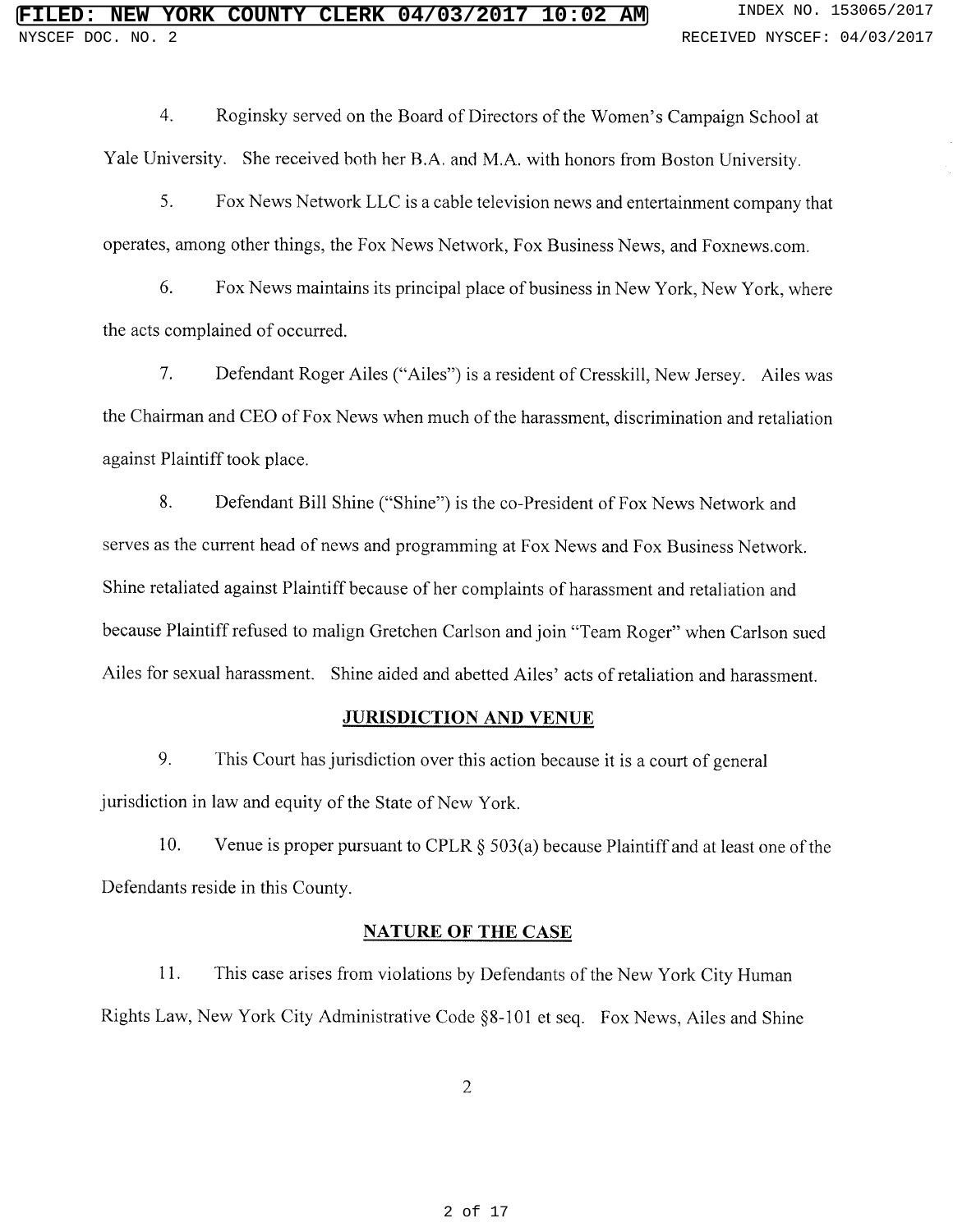unlawfully harassed, discriminated against, and retaliated against Roginsky and sabotaged her career after she refused Defendant Ailes' sexual advances and complained about them.

12. Fox News and Ailes discriminated against Roginsky on the basis of her gender by making her deserved promotion to a regular spot hosting "The Five" contingent upon having a sexual relationship with Ailes. Fox News and Ailes thereafter retaliated against Plaintiff when she refused to have a sexual relationship with Ailes. Shine aided and abetted the discrimination and retaliation by Fox News and Ailes by failing to take reasonable measures to protect Roginsky from, and condoning, the unlawful conduct. Fox News and Shine further retaliated against Plaintiff by refusing to give her the promised permanent hosting position for which she was well-qualified. Defendants Fox News and Shine also retaliated against Plaintiff because she refused to publicly disparage Gretchen Carlson when Carlson filed sexual harassment claims against Ailes in July 2016.

## COUNT ONE

## (Discrimination, Harassment and Retaliation by Defendant Fox News in Violation of the New York City Human Rights Law)

13<sup>.</sup> After working for nine years in a number of high profile jobs in politics, and founding her own political consulting and public relations firm in 2003, Roginsky began appearing as a commentator on Fox News in 2004.

14. Roginsky was ahard-working and successful commentator at Fox News who appeared frequently between 2004 and 2011.

15. Fox News offered Roginsky a contract as a panelist/pundit/commentator in regular rotation on Fox News programs in 2011. This contract was renewed in 2012, 2013 and 2015.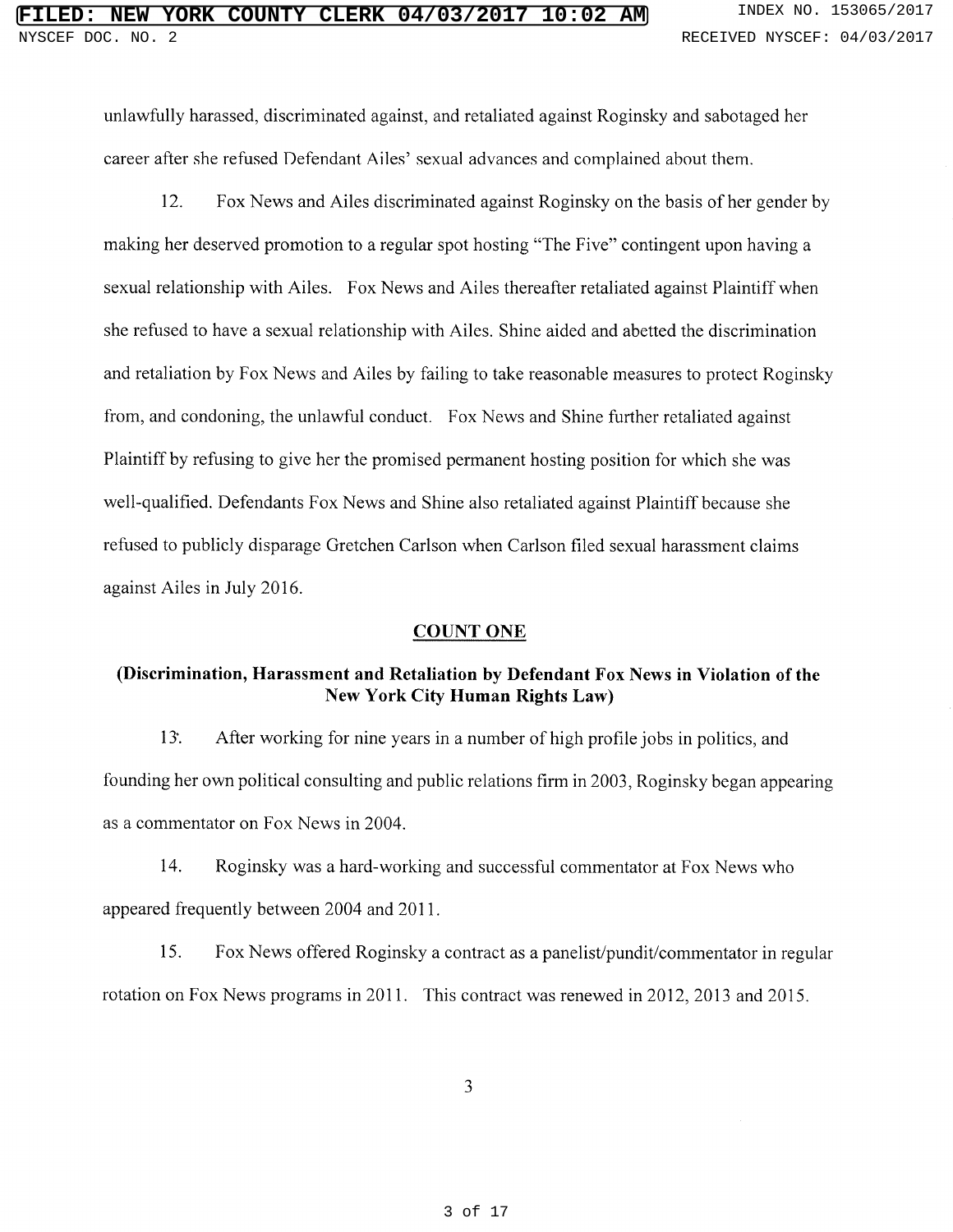16. In early 2015, Bob Beckel, one of the regular hosts of "The Five," could not be located by the producers of the show. With less than an hour's notice, Roginsky was called in to replace him. Beckel was thereafter taken off the show and Roginsky began appearing on it two to three times per week.

17. Ailes repeatedly called Roginsky into his office for one-on-one meetings, telling her that he really liked her on "The Five." During these meetings, Ailes would frequently steer the conversation to Roginsky's personal life by asking, among other things, if she was dating anyone, why she was not married, what she was looking for in a man, and remarking that he did not understand why she was still single since she was so attractive.

18. During these meetings, Ailes additionally (and without irony) volunteered the advice that Roginsky should engage in sexual relationships with "older, married, conservative men" because "they may stray but they always come back because they're loyal." Ailes also remarked that he was loyal but that loyalty was atwo-way street. These comments and their delivery made it clear that Ailes wanted a sexual relationship with Roginsky.

19. At these meetings, Ailes usually sat in a low armchair. He repeatedly insisted on a kiss "hello" requiring Roginsky to bend down to kiss him. Ailes would consistently position himself in such a way as to look down Roginsky's dress.

20. During these meetings, Ailes repeatedly made sexist comments about the other members of "The Five." For example, Ailes stated that Kimberly Guilfoyle would "get on her knees for anyone."

21. Ailes led Roginsky to believe that she would receive a permanent position as a host on "The Five," stating that Beckel would not return because he was a drug addict.

 $\overline{4}$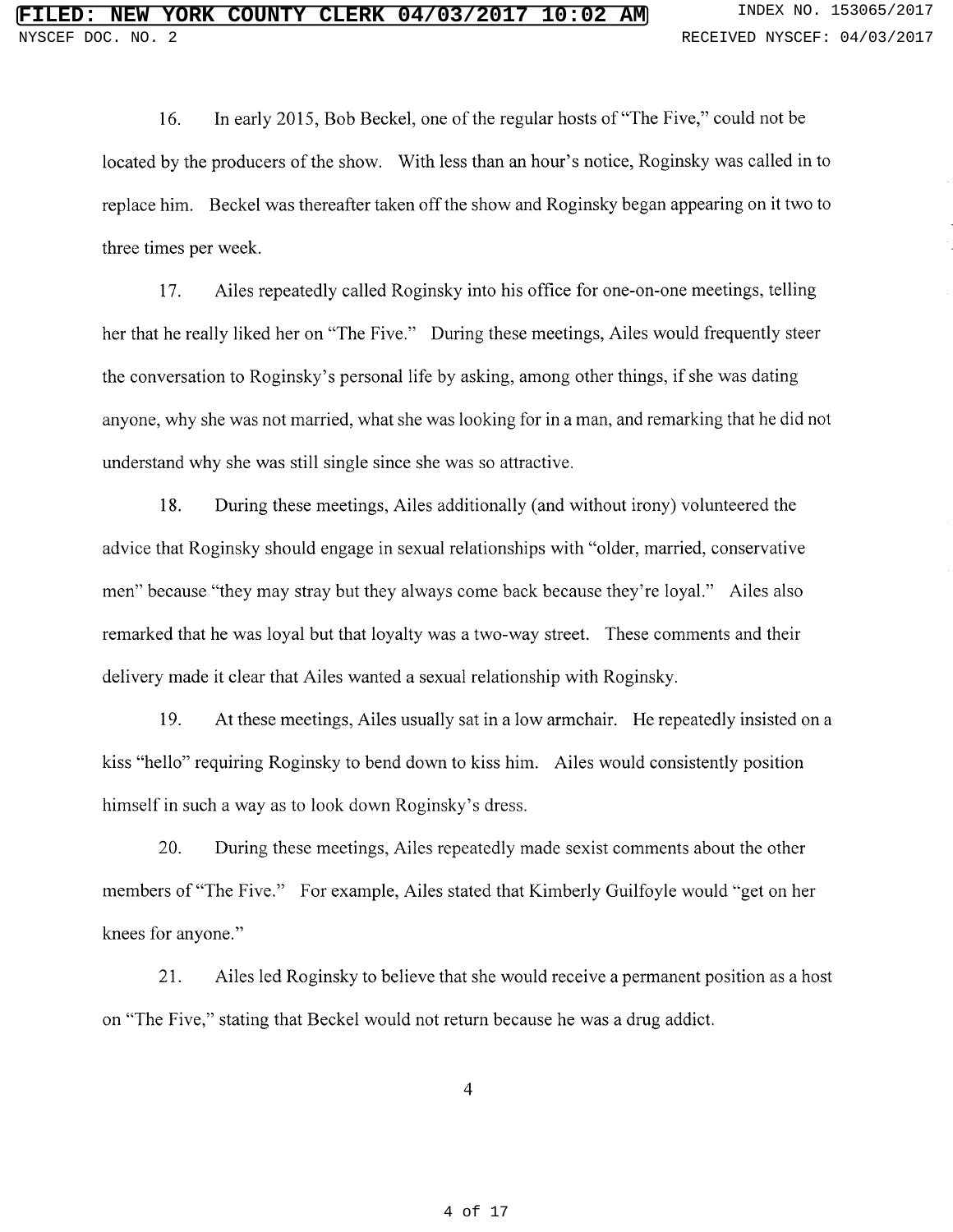22. In or about the week of Apri127, 2015, Ailes and Roginsky had what would be their final meeting. During this meeting, Ailes cynically toyed with Roginsky, saying that he would really like to give her a permanent spot on "The Five." Immediately after this statement, Ailes remarked that "if it wouldn't get us both into so much trouble" he would take Roginsky "out for a drink." It was clear that Ailes had sexual intentions toward Roginsky given the history of his conduct toward Roginsky and the fact that there was no reason why Roginsky and Ailes would have gotten "into trouble" if they had simply conducted a professional meeting over drinks.

23. Ailes followed up this comment by saying, "since being seen in public together would get us into trouble maybe we could just do it privately in my office instead, so no one would know." Roginsky responded that that was not a good idea. Ailes immediately and curtly dismissed Roginsky, and refused to meet with her ever again.

24. In retaliation for Plaintiff's rejection of Ailes' sexual advances in the summer of 2U 15, Ailes gave Roginsky's regular spot on "The Five" to Geraldo Rivera, even though that seat on the show had typically been reserved for a liberal like Roginsky. Rivera was a registered Republican and not a liberal.

25. Although Roginsky remained in rotation on the show "Outnumbered," she was rarely allowed to lead her own segments, unlike the other panelists on the show.

26. Roginsky repeatedly tried to schedule a meeting with Ailes to discuss being put back on regular rotation on "The Five." Although prior to April 27, 2015, Ailes regularly called Roginsky into his office to tell her how much he liked her on "The Five," she was never granted another meeting.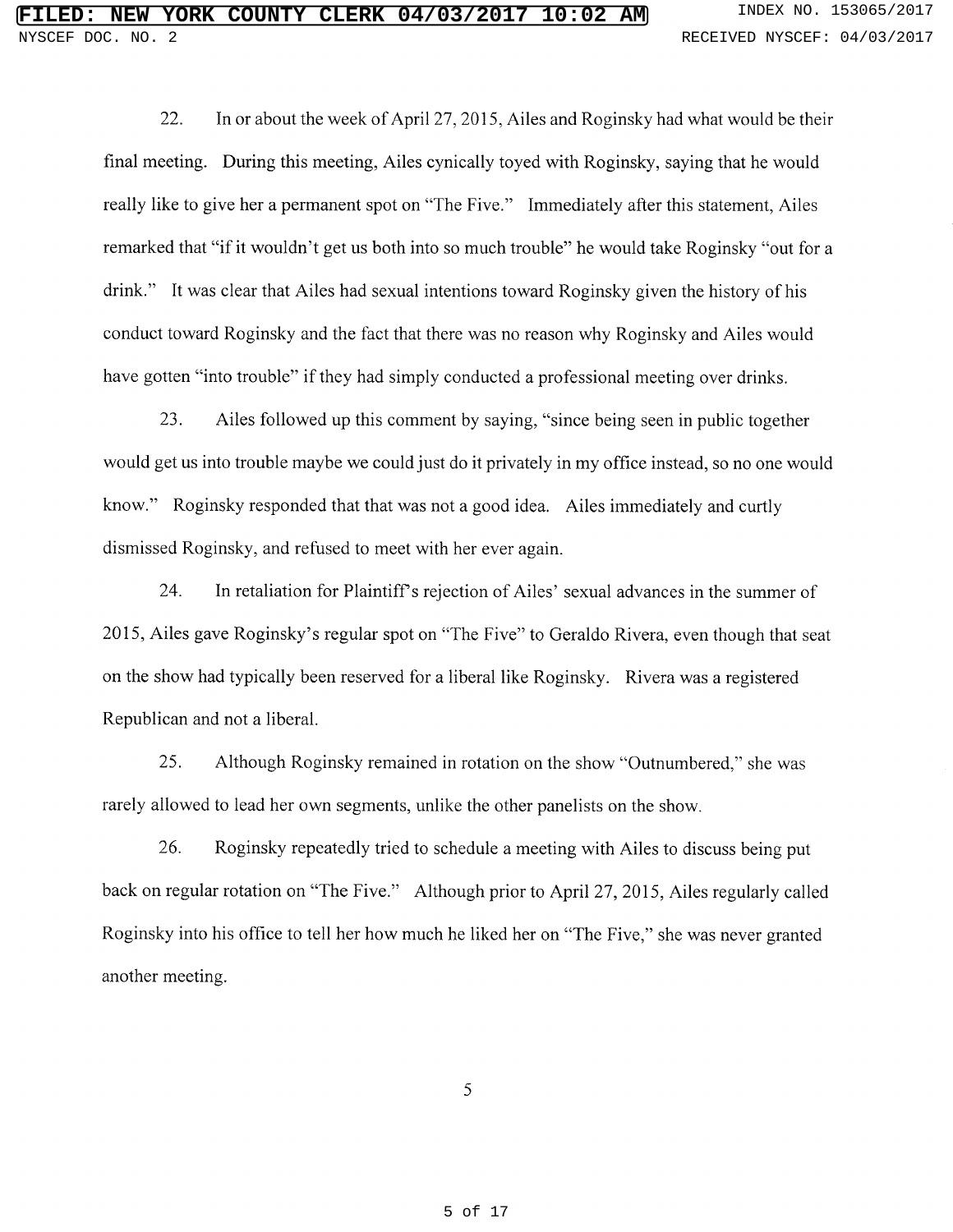27. Prior to and during Ailes' last meeting with Plaintiff on or about April 27, 2015, he made it dear that he had the power to make anything happen for Roginsky and that he was acting as the fully empowered agent of Fox News. Ailes was clearly endowed with the express decision making power at Fox News and he communicated clearly to Roginsky that he could advance (or undermine) her career.

28. Roginksy refused to engage in a sexual relationship with Ailes. As a result, Fox News and Ailes retaliated.

29. In further retaliation for her unwillingness to have a sexual relationship with Ailes, Fox News and Ailes consistently denied plaintiff various opportunities, including but not limited to:

a. pulling her off of regular rotation on "The Five";

b. rarely allowing her to host her own segments on "Outnumbered" unlike every other panelist on the show;

c. refusing to give Plaintiff a lucrative hosting job; and

d. shunning, ostracizing and humiliating her.

30. Up to and including the time during which Roginsky was sexually harassed and retaliated against by Ailes, she was not advised that Fox News had a policy prohibiting sexual harassment. Similarly, Roginsky was not made aware of any reporting mechanism or policy prohibiting retaliation against those who complained about sexual harassment.

31. To the contrary, Roginsky knew that Fox News was completely controlled by Roger Ailes and that those who crossed him would be retaliated against by those who reported to him, including Bill Shine, Dianne Brandi, Suzanne Scott and Irena Briganti.

C~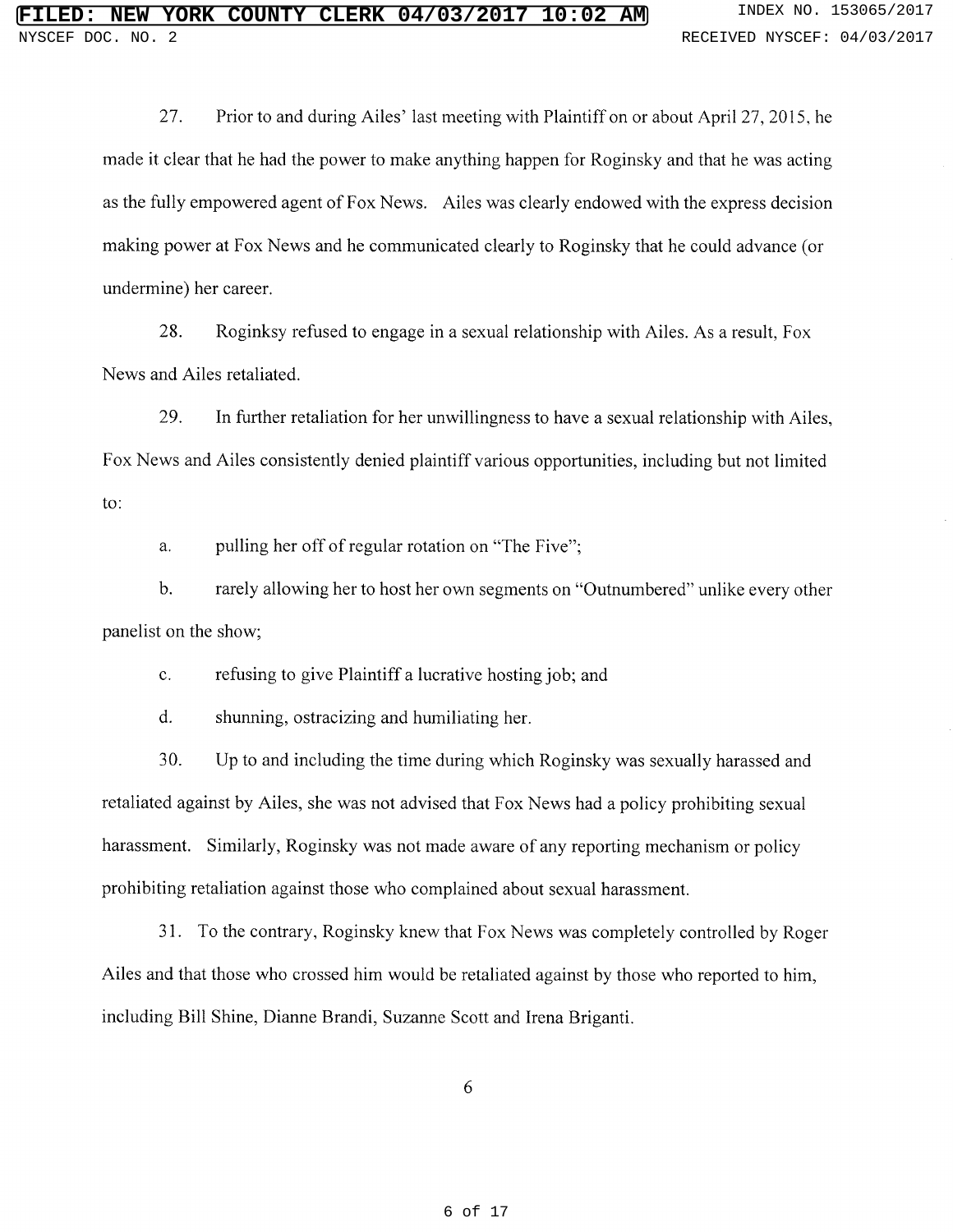32. Like many victims of sexual harassment, Roginsky tried to keep her job and avoid being branded a gold digger and liar – the usual attack leveled by Fox News at many women who complain of harassment.

33. Roginsky had heard that Ailes used back channels to plant negative press stories about his own employees and knew that Briganti would lash out publicly against anyone who Ailes wanted to punish.

34. In July 2016, when former Fox News host Gretchen Carlson filed a sexual harassment and retaliation complaint against Ailes, Fox News employees including contributor and Ailes' confidante Angela McGlowan, Executive Vice President for Programming Suzanne Scott and on-air host Kimberly Guilfoyle, as well as others, sought to recruit Fox News employees and contributors to retaliate against Carlson by publicly disparaging her. They characterized this retaliatory onslaught as supporting "Team Roger."

35. During this time period, McGlowan approached Roginsky to come out in favor of Ailes, stating "It's all hands on deck," meaning everyone must come together to show support for Ailes and disparage Carlson in retaliation for Carlson complaining of sexual harassment and retaliation by Ailes.

36. Roginsky refiised to disparage Carlson or join "Team Roger," telling McGlowan that she believed that Gretchen Carlson's allegations of sexual harassment were true because she, too, had been sexually harassed by Ailes and when she rebuffed his advances, she, too, suffered retaliation. Roginsky told McGlowan that Ailes was a sexual predator and that she would not join in the smearing of Gretchen Carlson.

 $\tau$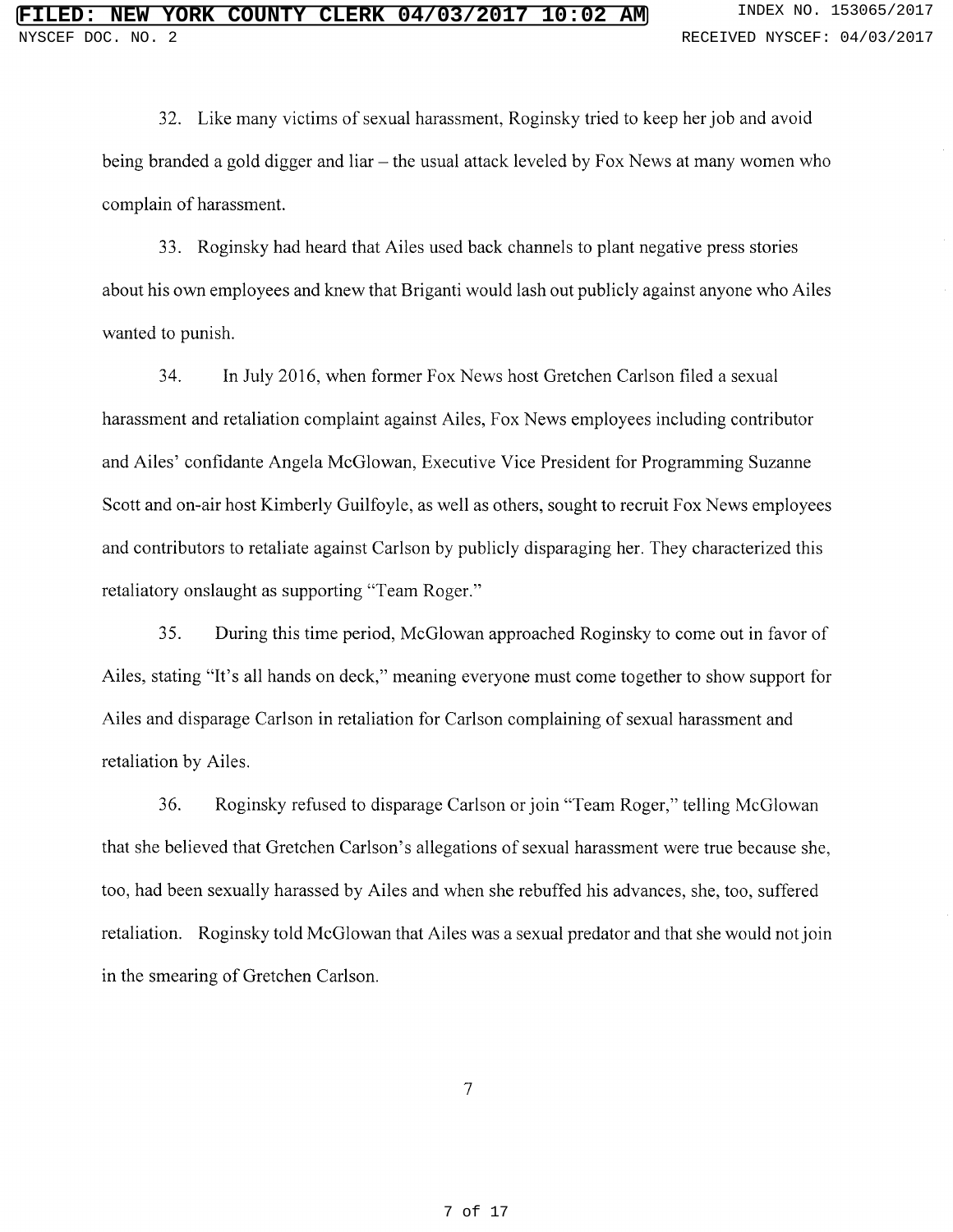37. It later became clear that McGlowan told Dianne Brandi, Bill Shine and Suzanne Scott that Roginsky said that Ailes had sexually harassed and retaliated against her.

38. During the 2016 Republican National Convention (held in Cleveland, Ohio between July 18 and July 21), Roginsky became so uncomfortable with the increasing pressure from McGiowan and other Fox News employees to publically defend Ailes and attack Gretchen Carlson that she left the convention more than a day early.

39. Throughout the summer of 2016, Plaintiff attempted to secure a permanent slot on "Outnumbered" because one of the former regular hosts, Andrea Tantaros, left in April of 2016.

40. Angela McGlowan informed Roginsky that she should not approach Bill Shine, the main Fox News decision-maker following Ailes' resignation on July 21, 2016, about a permanent hosting position until after the Presidential election.

41. Roginsky believed that with Ailes gone, perhaps the Fox News culture of misogyny and sexism would change; that perhaps the Murdochs would really protect women and other employees from the harassment and retaliation she had experienced, witnessed and heard about.

42. In late July 2016, while covering the Democratic Convention in Philadelphia, Pennsylvania (held between July 25 and July 28), Roginsky received calls from the press seeking comment on the sexual harassment allegations made against Ailes by Gretchen Carlson and a number of other women. Roginsky was also asked if she had knowledge of Shine harassing anyone. Roginsky informed McGlowan that she had received these calls.

43. After Roginsky revealed the press inquiries about Shine, Shine approached Roginsky to talk on July 29, 2016, after she returned from the Democratic convention. Agitated and panicked, Shine told Roginsky that "everything they are saying about Roger is true."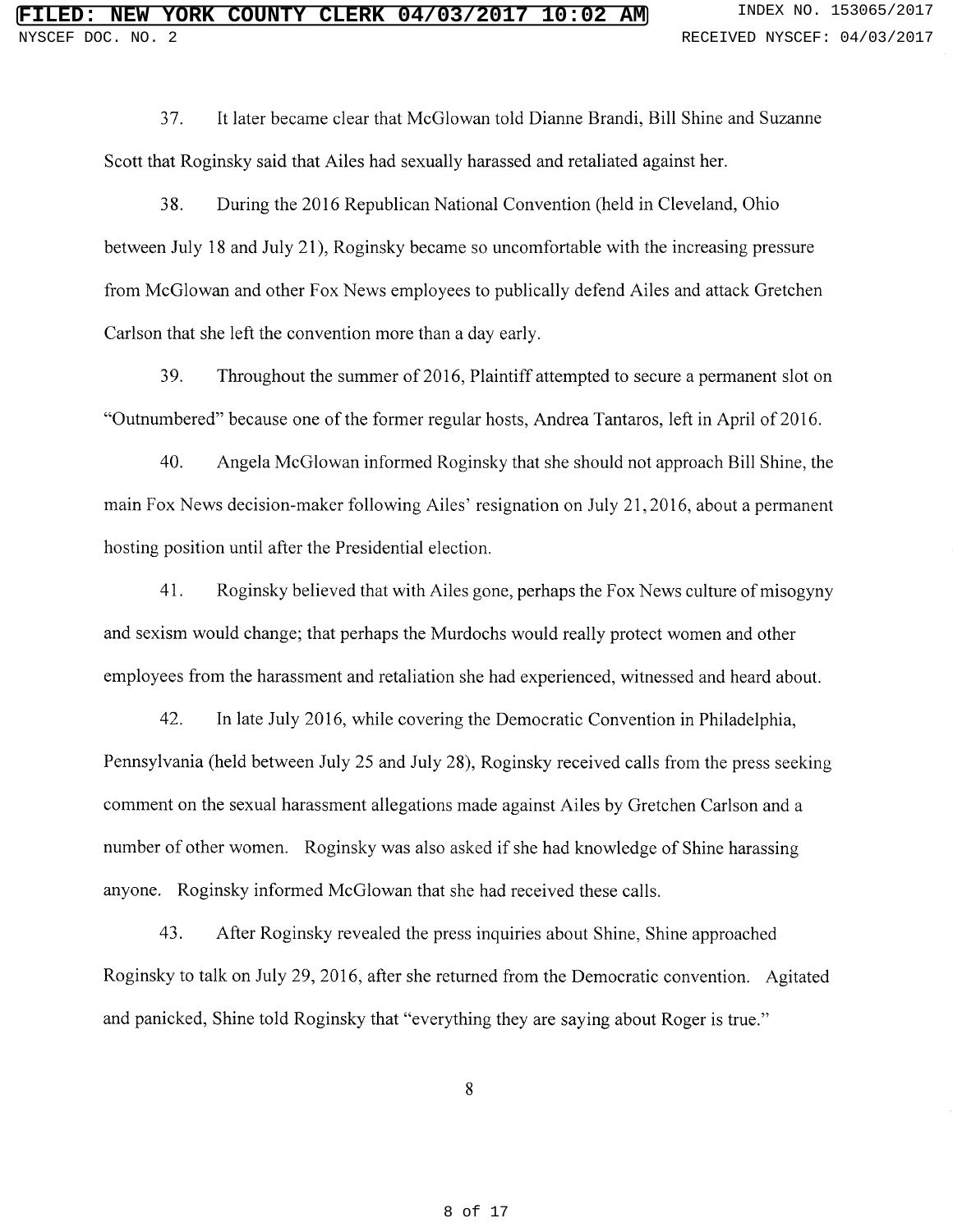44. On the Monday after the Presidential election, Roginsky read in Variety Magazine that Andrea Tantaros' seat on "Outnumbered" had been given to Meghan McCain instead of her. Shine and Fox News retaliated against Roginsky by failing to give her a permanent hosting position.

45. Roginsky also called Shine's secretary to request a meeting.

46. Within days of this conversation, Roginsky received a call from Fox News legal counsel, Dianne Brandi, who told her that Roginsky could not meet with Shine if she were going to "threaten a lawsuit" over Ailes' illegal conduct. Roginsky persisted in requesting a meeting.

47. Despite Brandi's knowledge that Roginsky had been sexually harassed by Ailes, neither Brandi, Shine, Suzanne Scott, McGlowan, nor anyone else at Fox News advised Roginsky to contact attorneys at the Paul Weiss law firm who were reportedly investigating Ailes' pattern of sexual harassment at Fox News. Nor did anyone at Paul Weiss ever contact Roginsky.

48. Roginsky knew that McGlowan would tell Fox News co-President Bill Shine, General Counsel Dianne Brandi, and Executive Vice President for Programming Suzanne Scott about her complaints of harassment and retaliation, and McGlowan did so.

49. Fox News never investigated Roginsky's complaints.

50. Koginsky secured a meeting with Shine on November 29, 2016. Shine asked Suzanne Scott to join the meeting. Shine and Scott asked Roginsky what she wanted and she replied that she wanted a regular show and that she had been promised a permanent spot on "The Five" by Ailes but when she refused his sexual advances she was denied the promised position in retaliation. They were not surprised to hear this; they already knew it.

51. Even after the November 29, 2016 meeting during which Roginsky personally recounted the harassment and retaliation by Ailes, Shine and Scott took no action to investigate.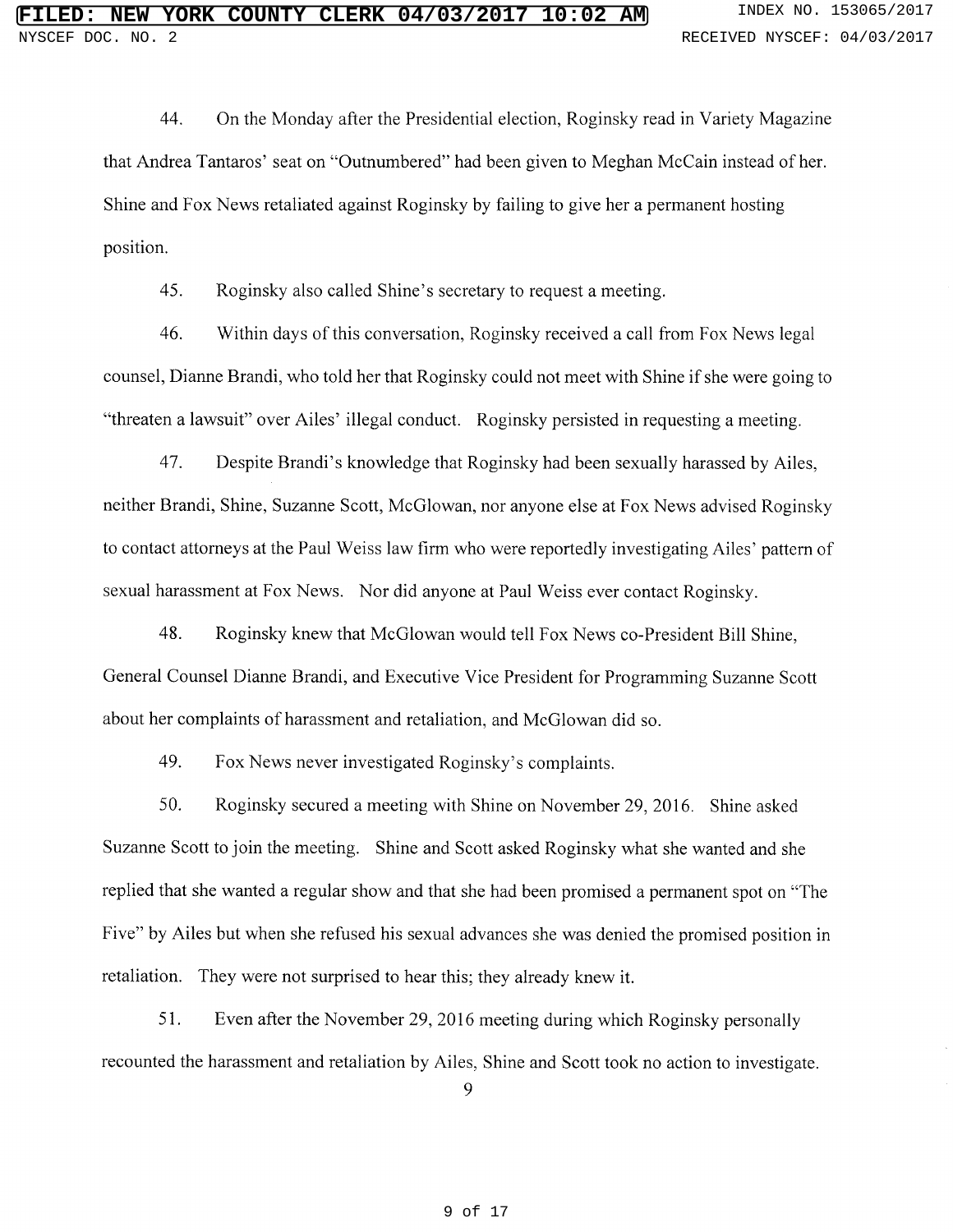Neither Shine nor Scott advised Roginsky to speak to anyone at Paul Weiss. No one from Paul Weiss contacted Roginsky.

52. At this November 29, 2016 meeting, Shine bizarrely asked Plaintiff if she had seen the Showtime documentary on the band The Eagles. Roginsky informed him that she had not. Shine responded that she should see it because the story of The Eagles was very similar to the story of Fox News, i.e., in the same way that such brilliant musicians as Glenn Frey, Linda Ronstadt and Jackson Browne could only have come together at "one place and one time in history," so it was with Bill O'Reilly, Sean Hannity, Suzanne Scott, Roger Ailes and Bill Shine coming together to form Fox News.

53. On December 12, 2016, Roginsky and Shine had another meeting. Shine brought up the sexual harassment claims against Ailes, now claiming that he didn't believe the allegations until he recently asked one of his deputies to ask a female employee at Fox News whether she was on "Team Roger" and the employee broke into tears, presumably due to the fact that she, too, had been sexually harassed by Ailes. Shine falsely stated to Roginsky that this was the first moment he knew that the claims against Ailes were true.

54. In truth, Shine knew or reasonably should have known long before 2016 that Ailes had been engaging in sexual predation and harassment. Shine had directly participated in a secret multi-million dollar payment to Laurie Luhn who claimed to have suffered decades of sexual abuse by Ailes. Years before the Gretchen Carlson case, Shine and other senior executives at Fox News should have conducted independent investigations of Ailes' conduct and taken steps to protect women like Roginsky from his predatory and harassing practices. Instead, Shine and other senior executives kept Ailes' conduct secret and enabled it.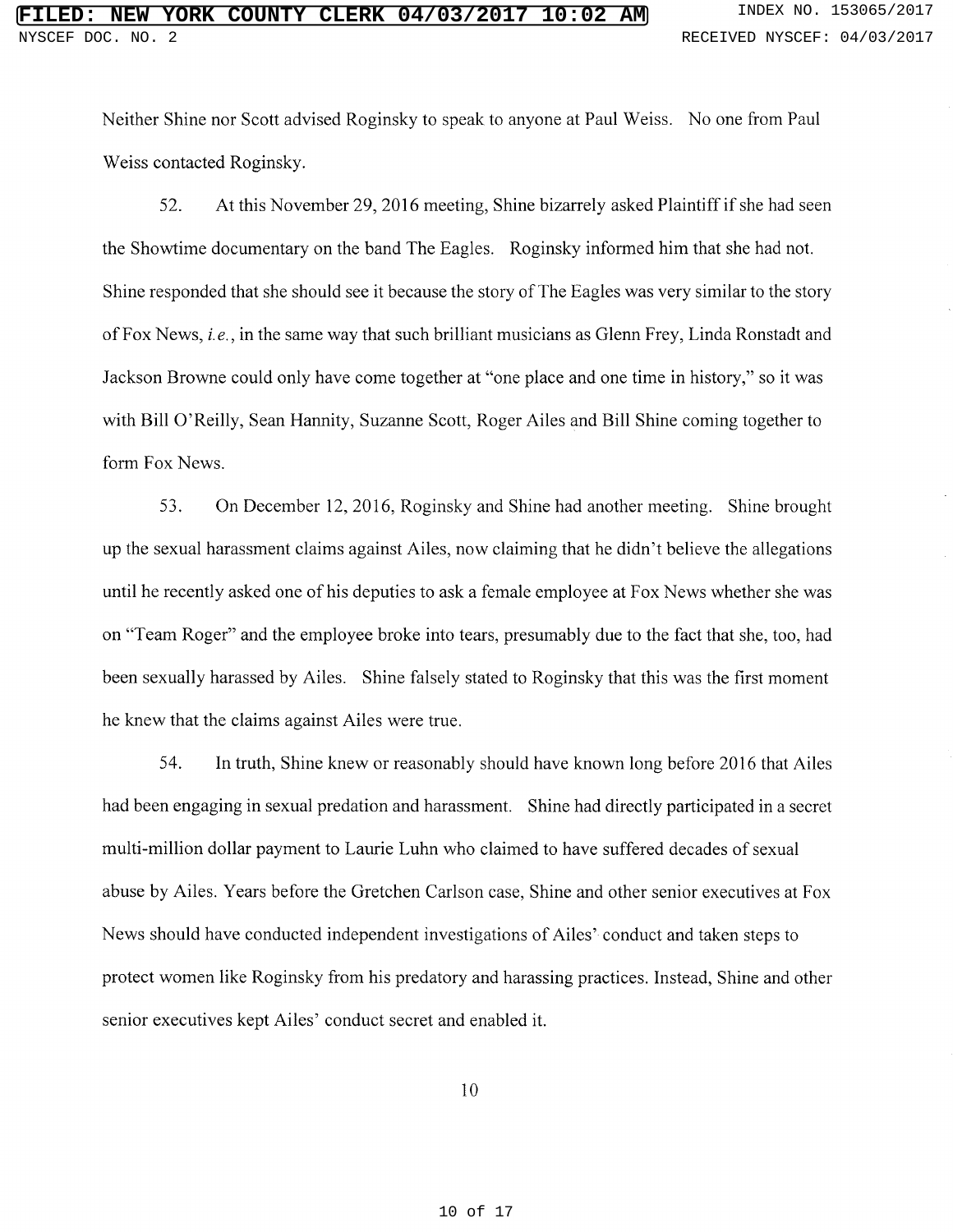55. At this December meeting, Shine once again asked Roginsky if she had seen the Showtime documentary on The Eagles. Roginsky replied, once again, that she had not. Shine once again recommended it, somehow expressing the belief that Ailes, a habitual sexual harasser, and his enablers, were a gift to the nation, like The Eagles.

56. In retaliation for her complaints of harassment and retaliation by Ailes, and in retaliation for her refusing to malign Gretchen Carlson and join "Team Roger," Fox News and Shine refused to give Roginsky a permanent hosting opportunity.

57. By refusing to give Roginsky a permanent hosting position, Fox News and Shine have significantly damaged, and will continue to significantly damage, her career path. A permanent hosting position has substantial benefits, including a much higher salary and more opportunities for speaking engagements and book deals.

58. Fox News knowingly violated the NYCHRL by engaging in intentional discrimination, harassment and retaliation with malice or reckless indifference to Roginsky's protected rights.

59. As a direct and proximate result of Defendant Fox News' conduct, Roginsky has suffered damage to her career path, adverse job consequences, including economic damages, and continues to suffer damages, including severe mental, physical and emotional stress, pain and suffering, anxiety, stress, humiliation, exacerbation of existing medical conditions and personal sickness, loss of enjoyment of life and damage to her reputation and career.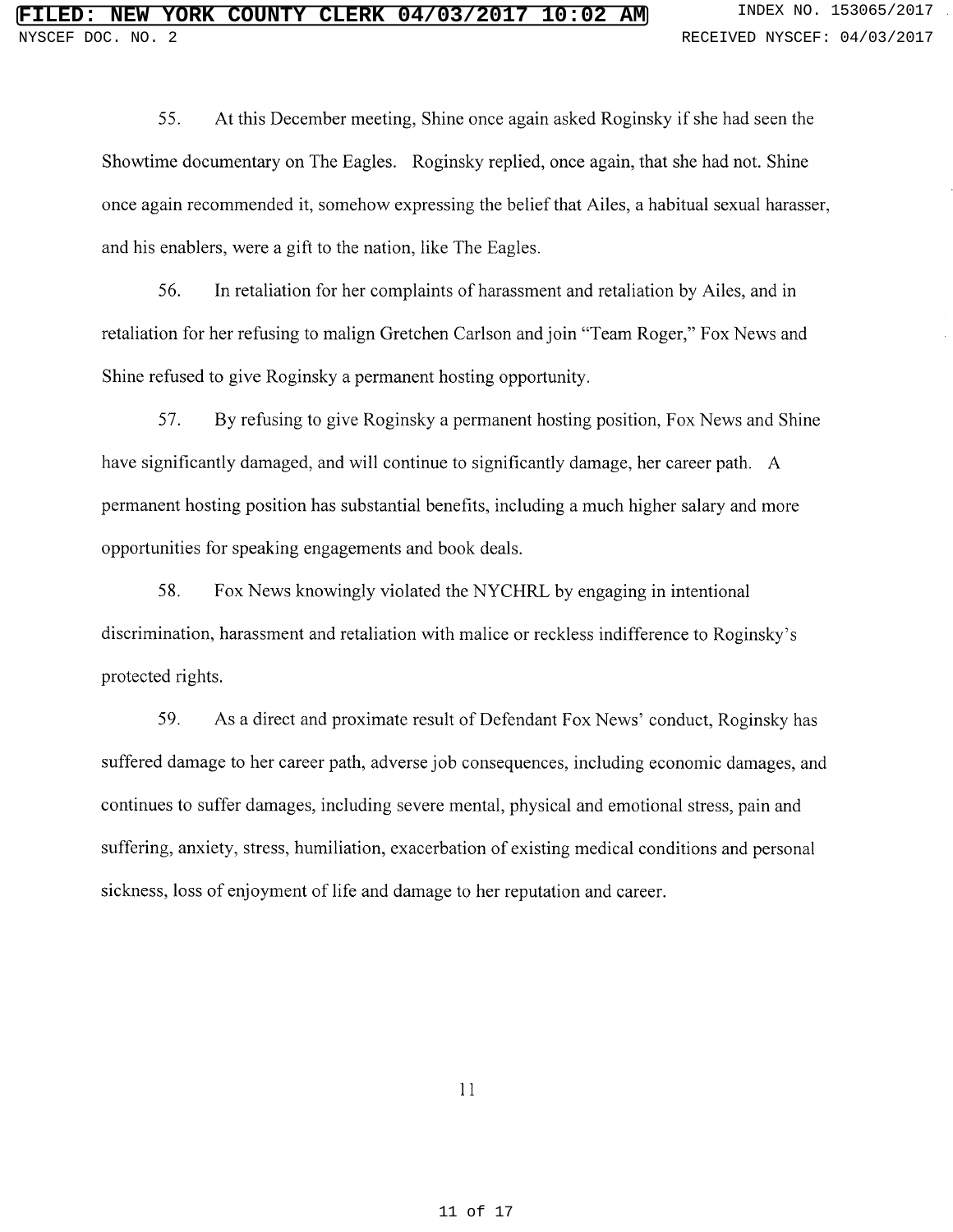#### COUNT TWO

## (Discrimination, Retaliation and Harassment by Defendant Ailes in Violation of the New York City Human Rights Law)

60. Plaintiff repeats and re-alleges the allegations contained in all the preceding paragraphs of this Complaint as if set forth herein at length.

61. The New York City Human Rights Law prohibits unlawful discrimination, harassment and retaliation.

62. Defendant Ailes, as the Chairman and CEO for Fox at the time of the above complaints until his departure from Fox News in July 2016, was an upper-level manager/executive, supervisor and decision-maker regarding Roginsky and he was responsible for ensuring a work place free of discrimination and retaliation.

63. Defendant Ailes knowingly and willfully violated the NYCHRL by engaging in intentional discrimination, harassment and retaliation with malice and reckless indifference to Roginsky's protected rights.

64. As a direct and proximate result of Defendant Ailes' conduct, Roginsky has suffered damage to her career path, adverse job consequences, including economic damages, and continues to suffer damages, including severe mental, physical and emotional stress, pain and suffering, anxiety, stress, humiliation, exacerbation of existing medical conditions and personal sickness, loss of enjoyment of life and damage to her reputation and career.

#### COUNT THREE

#### (Retaliation by Defendant Shine in Violation of the New York City Human Rights Law)

65. Plaintiff repeats and re-alleges the allegations contained in all the preceding paragraphs of the Complaint as if set forth herein at length.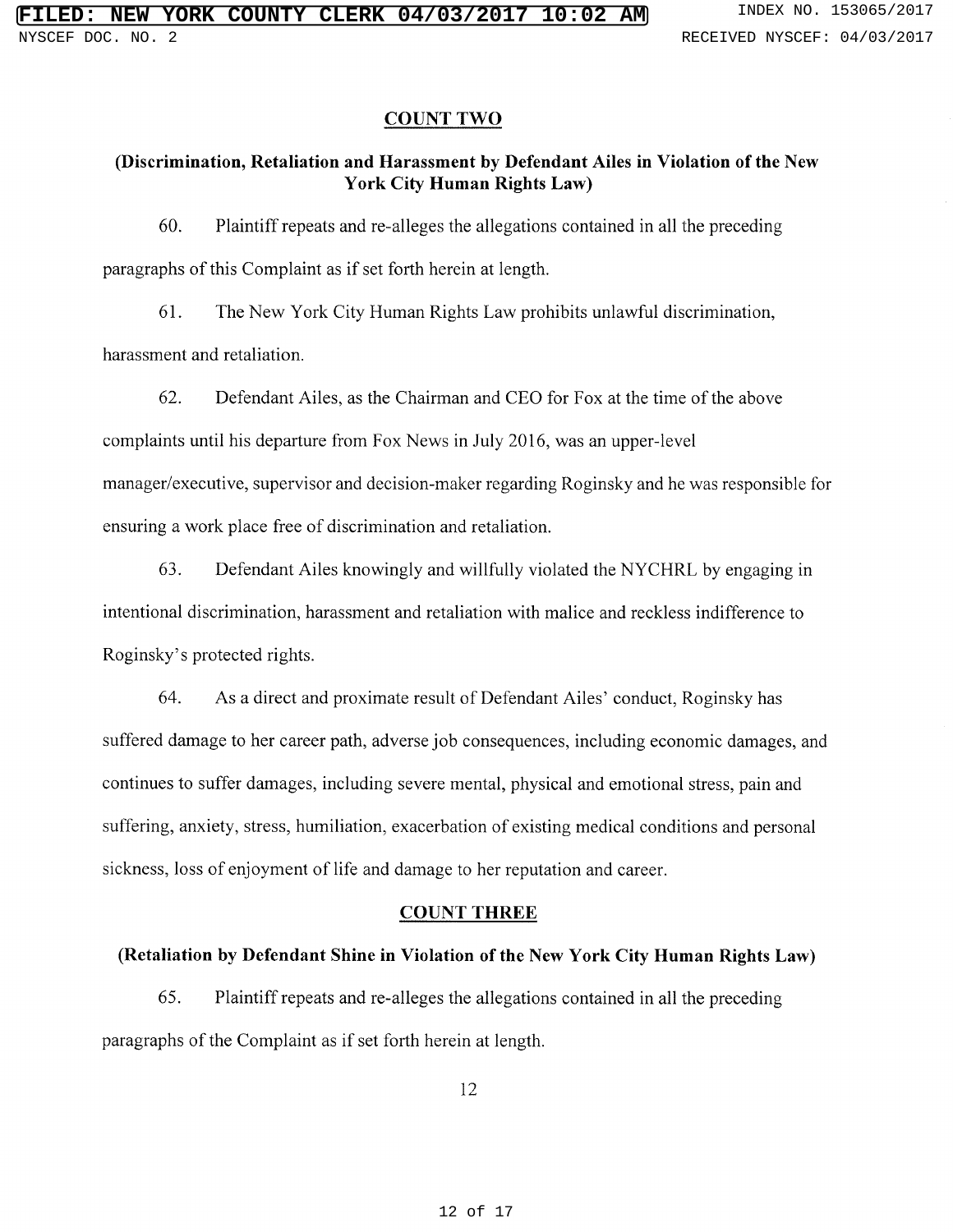66. The New York City Human Rights Law prohibits unlawful discrimination, harassment and retaliation.

67. Defendant Shine, as the former Senior Executive Vice President of Programming and the current co-President of Fox News since July of 2016, was and is an upper-level manager/executive, supervisor and decision-maker regarding Roginsky and he is and has been responsible for ensuring a work place free from discrimination and retaliation.

68. Defendant Shine knowingly violated the NYCHRL by failing to take reasonable steps to protect women such as Roginsky from Ailes' sexual harassment and by retaliating against Roginsky because she complained about Ailes' harassment and retaliation and refused to disparage Gretchen Carlson and (falsely) laud Ailes. Shine engaged in intentional discrimination, harassment and retaliation with malice and reckless indifference to Roginsky's protected rights.

69. As a direct and proximate result of Defendant Shine's conduct, Ms. Roginsky has suffered damage to her career path, adverse job consequences, including economic damages, and continues to suffer damages, including severe mental, physical and emotional stress, pain and suffering, anxiety, stress, humiliation, exacerbation of existing medical conditions and personal sickness, loss of enjoyment of life and damage to her reputation and career.

## COUNT FOUR

# (Aiding and Abetting by Defendant Shine in Violation of the New York City Human Rights Law)

70. Plaintiff repeats and re-alleges the allegations contained in all the preceding paragraphs of the Complaint as if set forth herein at length.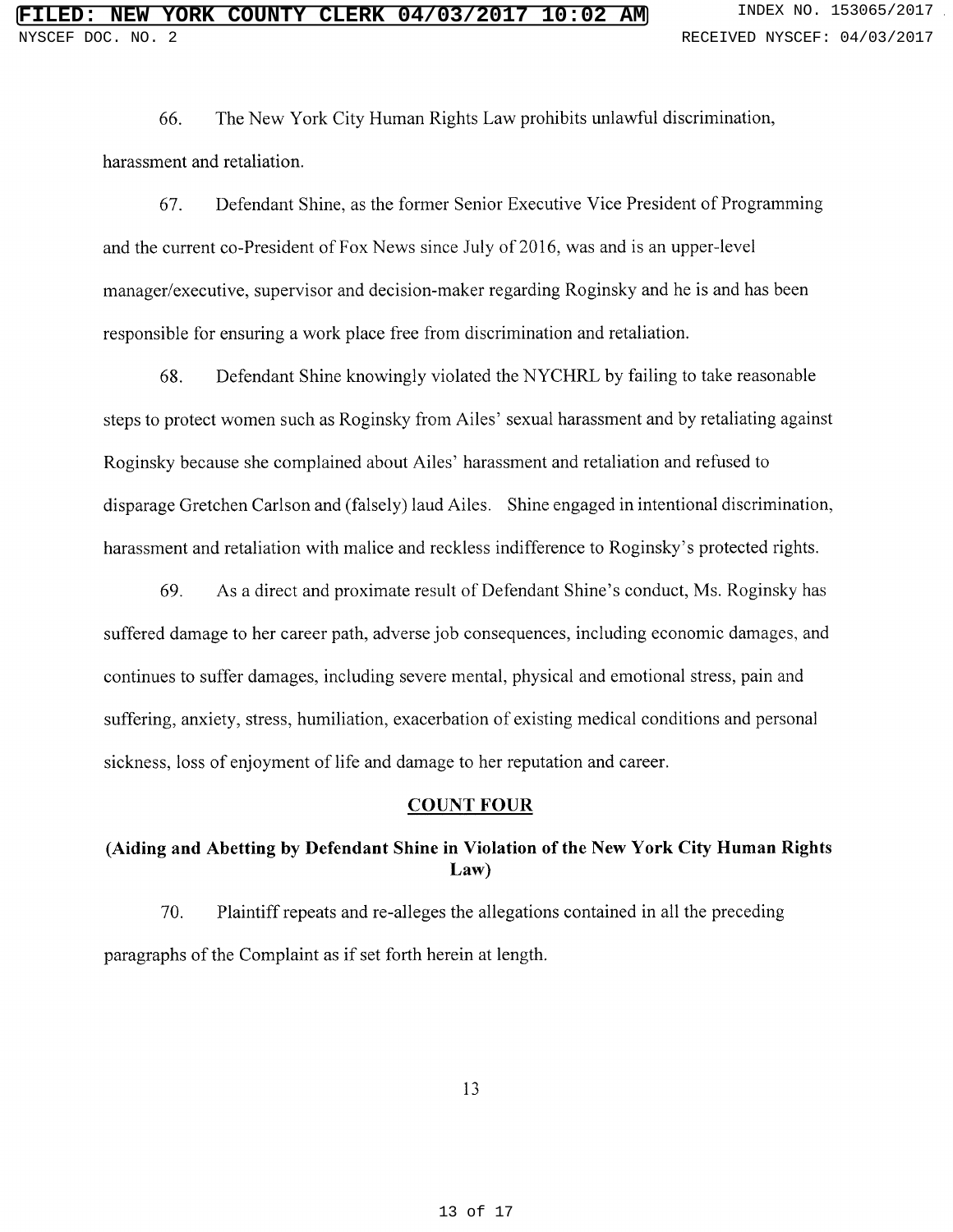71. The New York City Human Rights Law makes it an unlawful discriminatory practice for any person to aid or abet another's discrimination, harassment or retaliation in violation of the statute.

72. Defendant Shine knowingly aided and abetted Ailes' and Fox News' discrimination, harassment and retaliation against Roginsky.

73. Prior to Ailes' departure from Fox News in July 2016, Defendant Shine, as the former Senior Executive Vice President of Programming, was an upper-level manager/executive, supervisor and decision-maker regarding Roginsky and he was responsible for ensuring a work place free of discrimination and retaliation.

74. Shine knew or reasonably should have known long before 2016 that Ailes had been engaging in sexual predation and harassment, including against Roginsky. Shine had directly participated in a secret multi-million dollar payment to Laurie Luhn who claimed to have suffered decades of sexual abuse by Ailes. Prior to Ailes' departure, Shine knew or reasonably should have known that Roginsky was a victim of Ailes' harassment and retaliation because, among other things, there was no non-retaliatory reason for the adverse employment actions that Ailes was imposing on Roginsky. Shine was well aware that when Ailes abruptly began imposing adverse employment actions on a female Fox News personality such as Roginsky for no business-related reason, it meant that that female employee had rebuffed Ailes' sexual advances. Years before the Gretchen Carlson case, Shine and other senior executives at Fox News should have conducted independent investigations of Ailes' conduct and taken steps to protect women like Roginsky from his predatory and harassing practices. Instead, Shine and other senior executives kept Ailes' conduct secret and enabled it.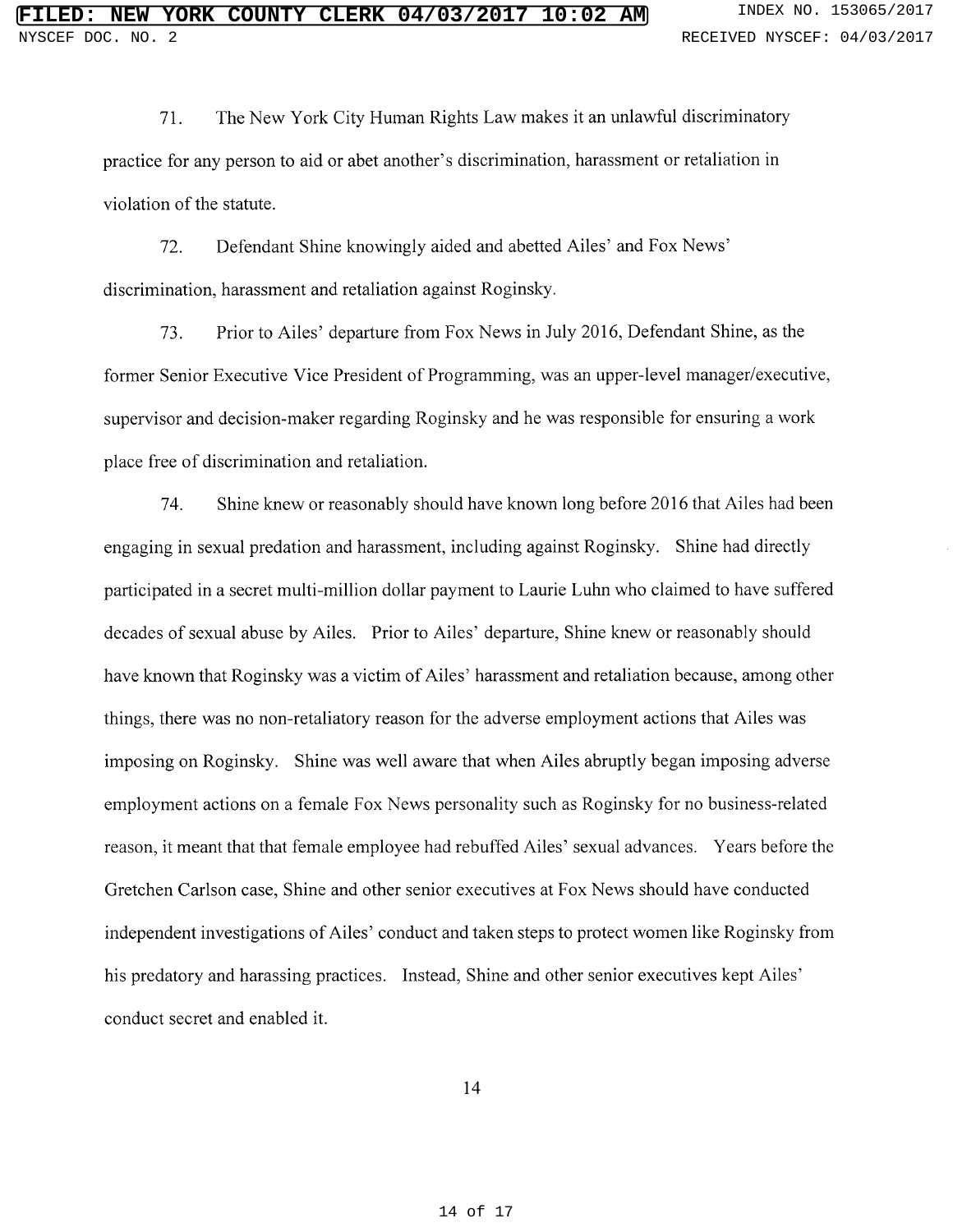75. Shine failed to take reasonable steps to protect women such as Roginsky from Riles' sexual harassment, and implemented the retaliatory adverse employment consequences directed by Riles, and Shine thereby enabled and condoned Riles' sexual harassment and retaliation, and Shine was directly involved in and condoned Fox News' retaliation against Roginsky after she complained about Ailes' harassment and retaliation and refused to disparage Gretchen Carlson and (falsely) laud Ailes.

76. As a direct and proximate result of Defendant Shine's conduct, Ms. Roginsky has suffered damage to her career path, adverse job consequences, including economic damages, and continues to suffer damages, including severe mental, physical and emotional stress, pain and suffering, anxiety, stress, humiliation, exacerbation of existing medical conditions and personal sickness, loss of enjoyment of life and damage to her reputation and career.

WHEREFORE, Plaintiff, Julie Roginsky, demands judgment in her favor against all Defendants, jointly and severally, and seeks the following relief:

(a) Compensatory damages for all back and future loss of wages, lost income, benefits, retirement losses, stock benefits losses, pain, suffering, stress, humiliation, mental anguish, emotional harm and personal physical injury and physical sickness, as well as damage to her reputation, damage to career path, and loss of income stemming therefrom;

(b) Punitive damages;

(c) Attorneys' fees, pre- and post judgment interest, reimbursement for the negative tax consequences of a judgment and costs of suit;

(d) Reimbursement of expert witness fees and costs; and

(e) Such other relief as the Court may deem just.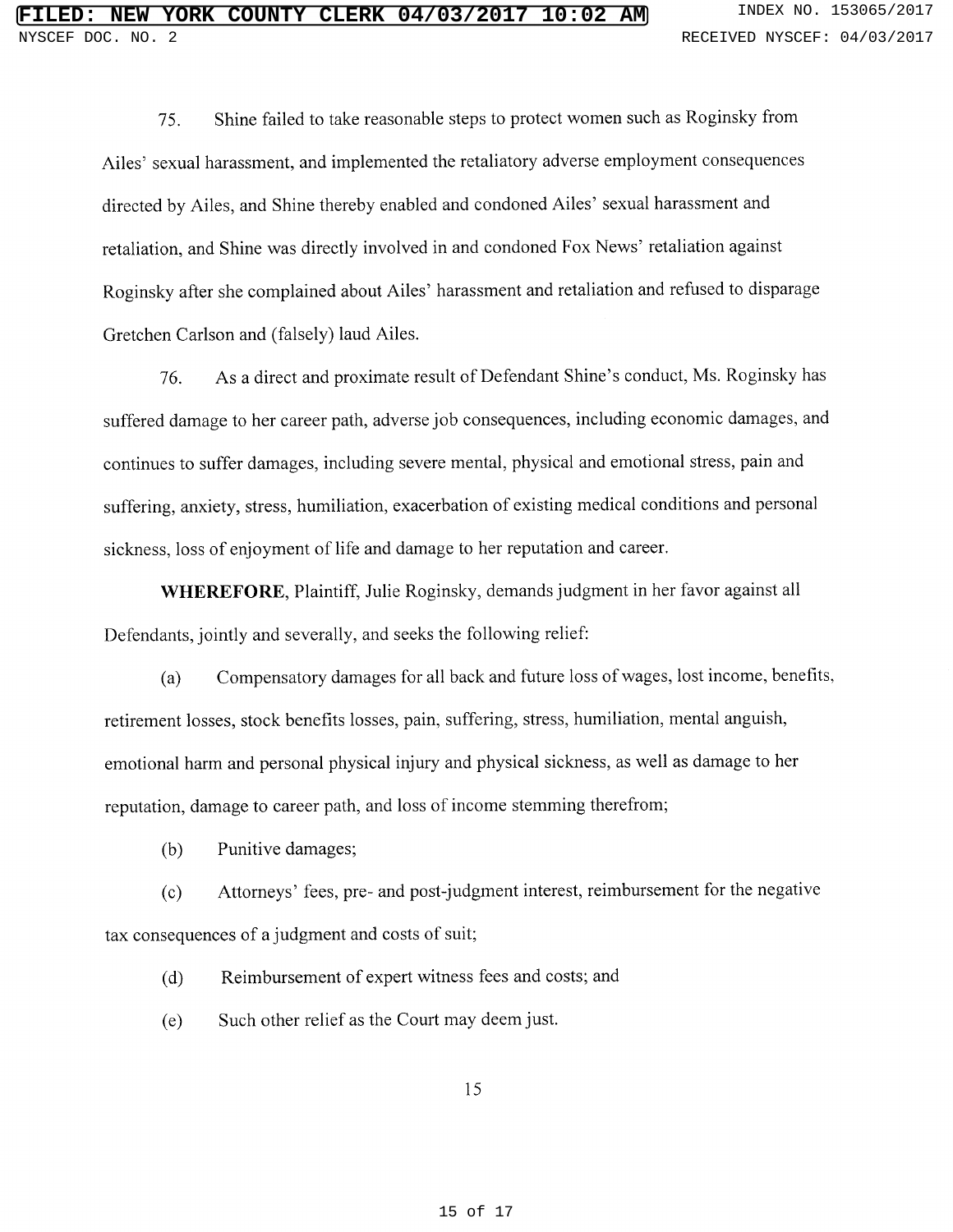# **LED: NEW YORK COUNTY CLERK 04/03/2017 10:02 AM** INDEX NO. 153065/2017

Dated: April 3, 2017

Of counsel: Matthew C. Daly BELL & PESKOE LLP Attørneys for Plaintiff

**GOLENBOCK EISEMAN ASSOR** 

gran

MARTIN S/HYMAN

711 Third Avenue New York, New York 10017 Tel: (212) 907-7300 Fax: (212) 754-0330  $m$ hyman $@$ golenbock.com

SMITH MULLIN, P.C. Attorneys for Plaintiff

/s/Neil Mullin

NEIL MULLIN

420 Lexington Avenue, Suite 300 New York, New York 10170 Tel: (973) 865-5224 Fax: (973) 783-9894 nmullin@smithmullin.com

Of counsel: Nancy Erika Smith SMITH MULLIN, P.C. 240 Claremont Avenue Montclair, NJ 07042 Tel: (973) 783-7607 Fax: (973) 783-9894 nsmith@smithmullin.com